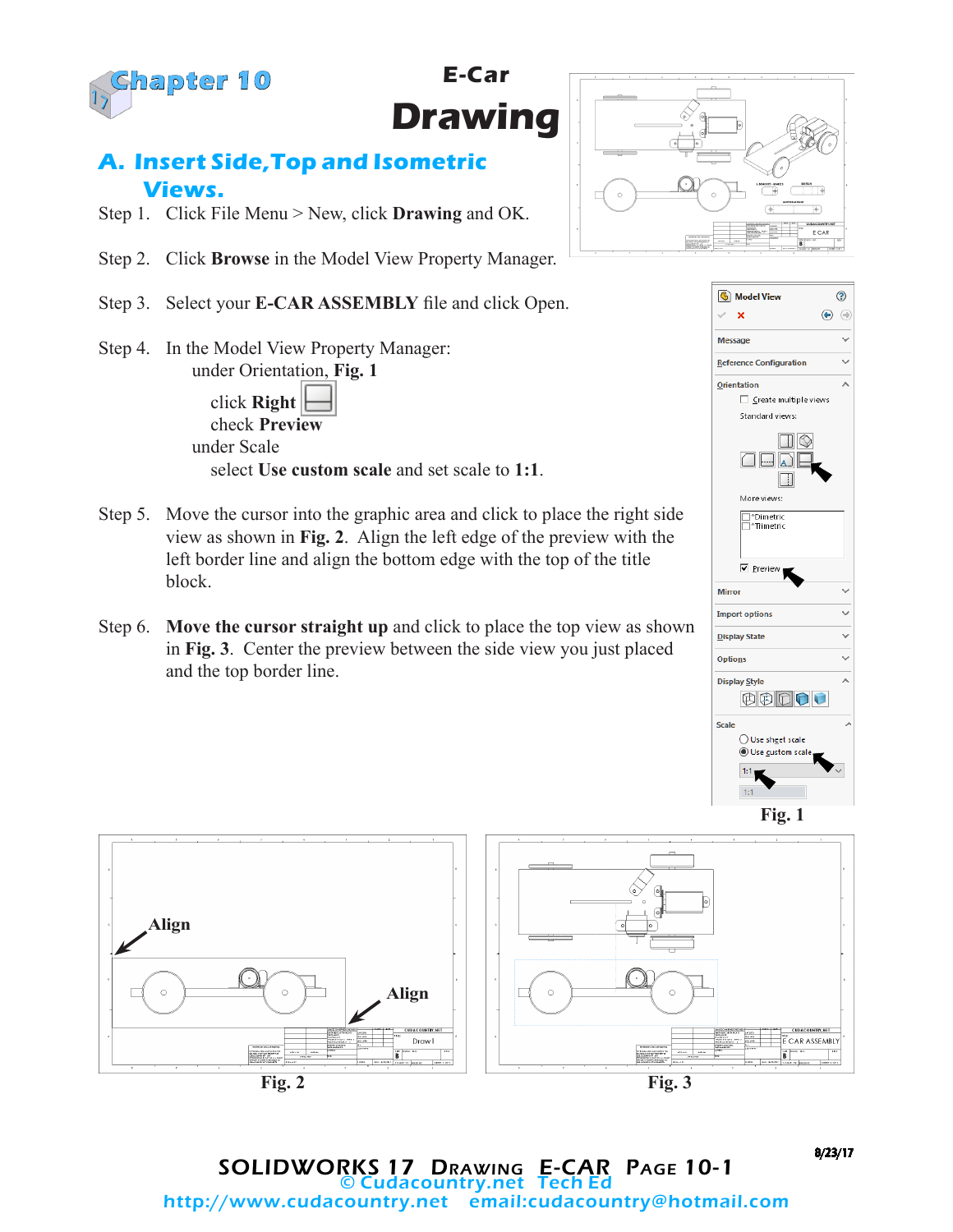- Step 7. Move the cursor to the top left corner of the drawing and click to place Isometric view, **Fig. 4**.
- Step 8. Click OK in the Property Manager.
- Step 9. Click Isometric view to select, **Fig. 4**.
- Step 10. In the Property Manager: under Scale, **Fig. 5** select **Use custom scale** select **User Defined** key-in **2:3** for scale click OK ...
- Step 11. Grab any geometry of the Isometric view and move view to space right of Side and Top views, **Fig. 6**.

### **B. Save as "E CAR".**

- Step 1. Click File Menu > Save As.
- Step 2. Key-in **E CAR** for the filename and press ENTER.

#### **C. Insert L-Bracket Flatten View.**

- Step 1. Zoom in on **bottom right corner of the drawing**, **Fig. 6**. To zoom, place the cursor over the bottom right corner and spin the wheel on mouse back.
- Step 2. Click **Options**  $\left|\left\{\odotright\}\right|$  on the Standard toolbar.
- Step 3. In the Documents Properties dialog box: click **Documents tab** at top, **Fig. 7** click **Sheet Metal** in left panel, under Bend notes, uncheck **Display sheet metal bend notes** and click OK.







⊙

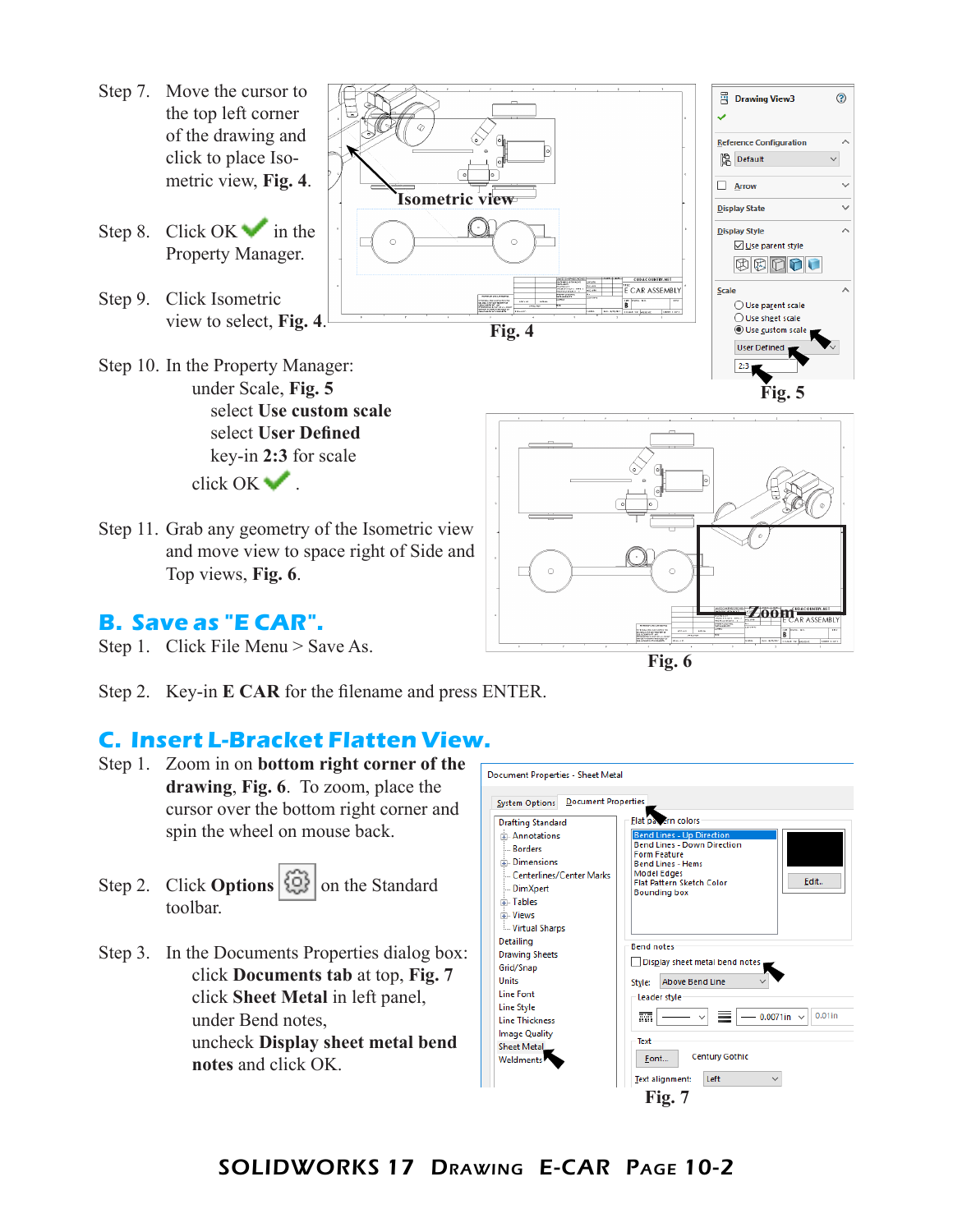

- Step 4. Click **Model View**  $\vert$  <sup>View</sup>  $\vert$  on the View Layout toolbar.
- Step 5. Click **Browse** in the Property Manager.
- Step 6. Select your **L-BRACKET** file and click Open.
- Step 7. In the Model View Property Manager: under Orientation More Views, **Fig. 8**

 check **Flat Pattern** check **Preview** under Flat Pattern Display **Angle** 1 90° under **Scale Scale 1:1**

- Step 8. Move the cursor into the graphic area and click to place the L-Bracket flat pattern view as shown in **Fig. 9**.
- Step 9. Click  $OK \rightarrow \infty$  in the Property Manager.

# **D. Insert Switch Flatten View.**

G) Step 1. Click **Model View**  $\begin{array}{c|c} \hline \text{Model} & \text{On the View Layout toolbar.} \end{array}$ 

- Step 2. Click **Browse** in the Property Manager.
- Step 3. Select your **SWITCH** file and click Open.
- Step 4. In the Model View Property Manager: under Orientation More Views, **Fig. 8** check **Flat Pattern** check **Preview** under Flat Pattern Display **Angle** 90° under Scale  **Scale 1:1**







**Fig. 10**

Step 5. Move the cursor into the graphic area and click to place the Switch flat pattern view as shown in Fig. 10. Click  $OK \rightarrow$  in the Property Manager.

#### SOLIDWORKS 17 Drawing E-CAR Page 10-3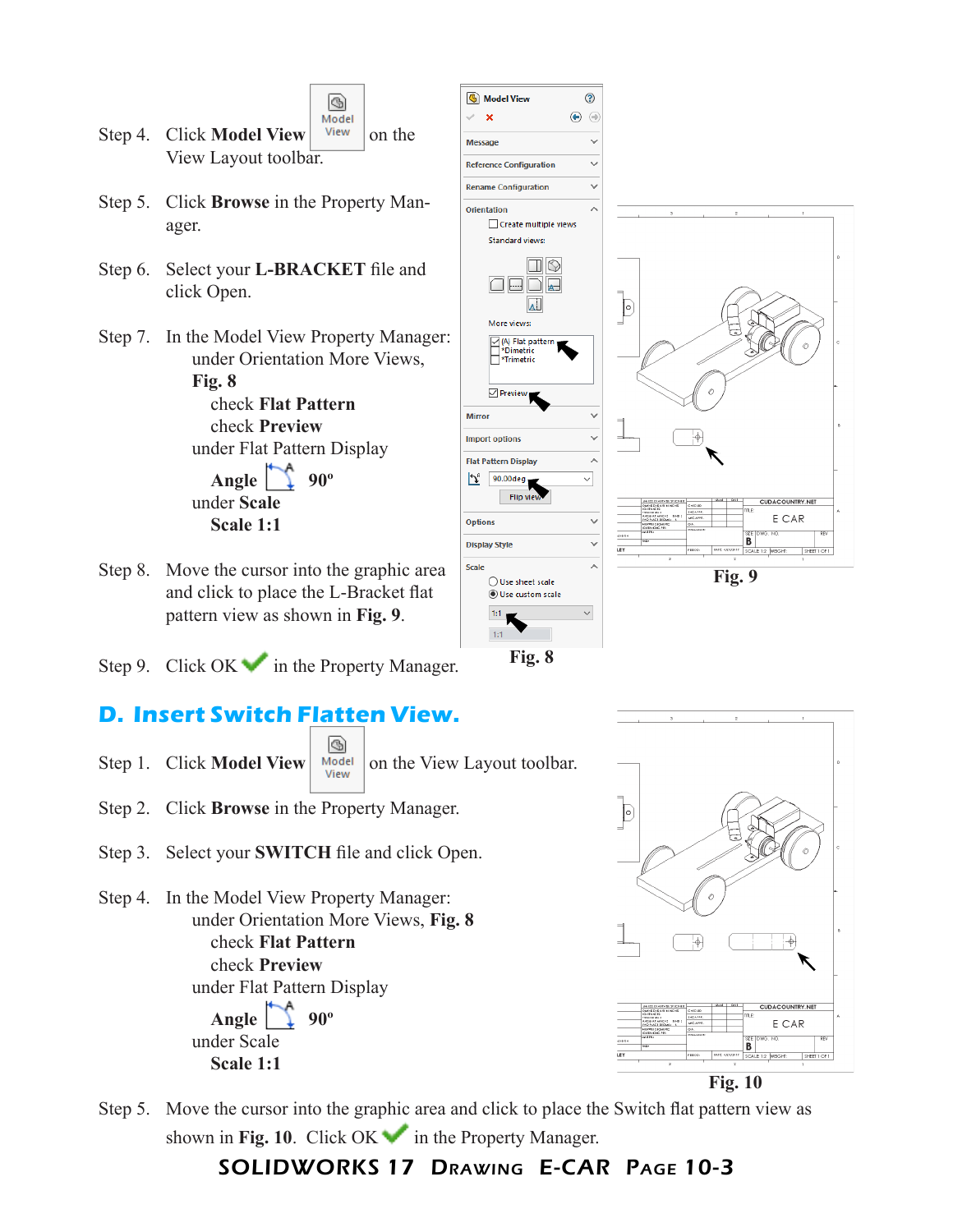# **E. Insert Motor Mount Flatten View.**

G Step 1. Click **Model View**  $\begin{array}{c|c} \text{Model} & \text{on the View Layout toolbar.} \end{array}$ 

- Step 2. Click **Browse** in the Property Manager.
- Step 3. Select your **MOTOR MOUNT** file and click Open.
- Step 4. In the Model View Property Manager: under Orientation More Views, **Fig. 11** check **Flat Pattern** check **Preview** under Flat Pattern Display

Angle  $\sum 0^{\circ}$ under Scale  **Scale 1:1**

- Step 5. Move the cursor into the graphic area and click to place the motor mount flat pattern view as shown in **Fig. 12**.
- Step 6. Click OK in the Property Manager.
- Step 7. Save. Use **Ctrl-S**.



**Fig. 11**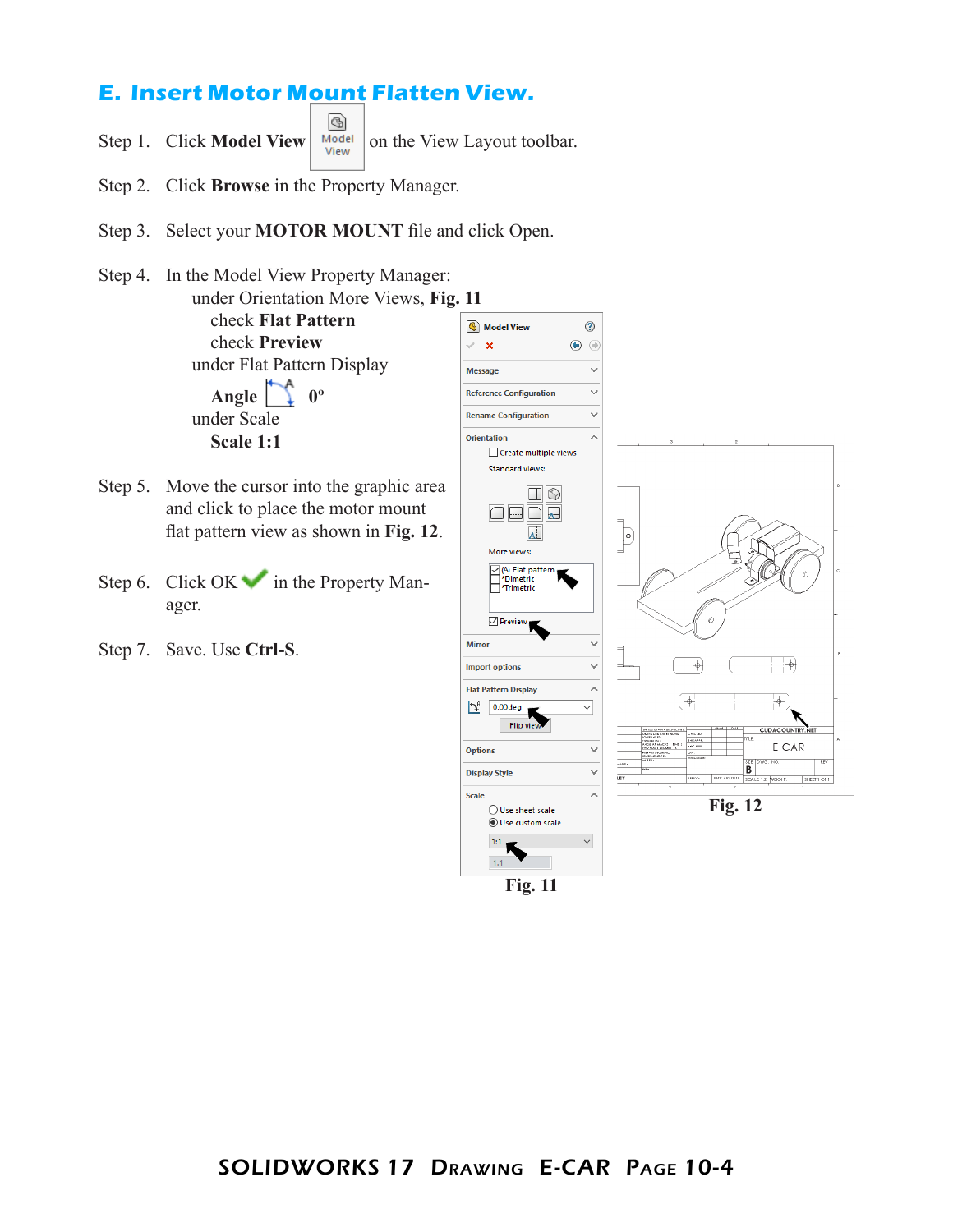### **F. Add Sheet Metal Notes.**

Step 1. Click **Annotation** | Annotation | on the Command Manager toolbar.



Step 7. Save. Use **Ctrl-S**.

pattern, **Fig. 16**.



**Fig. 16**